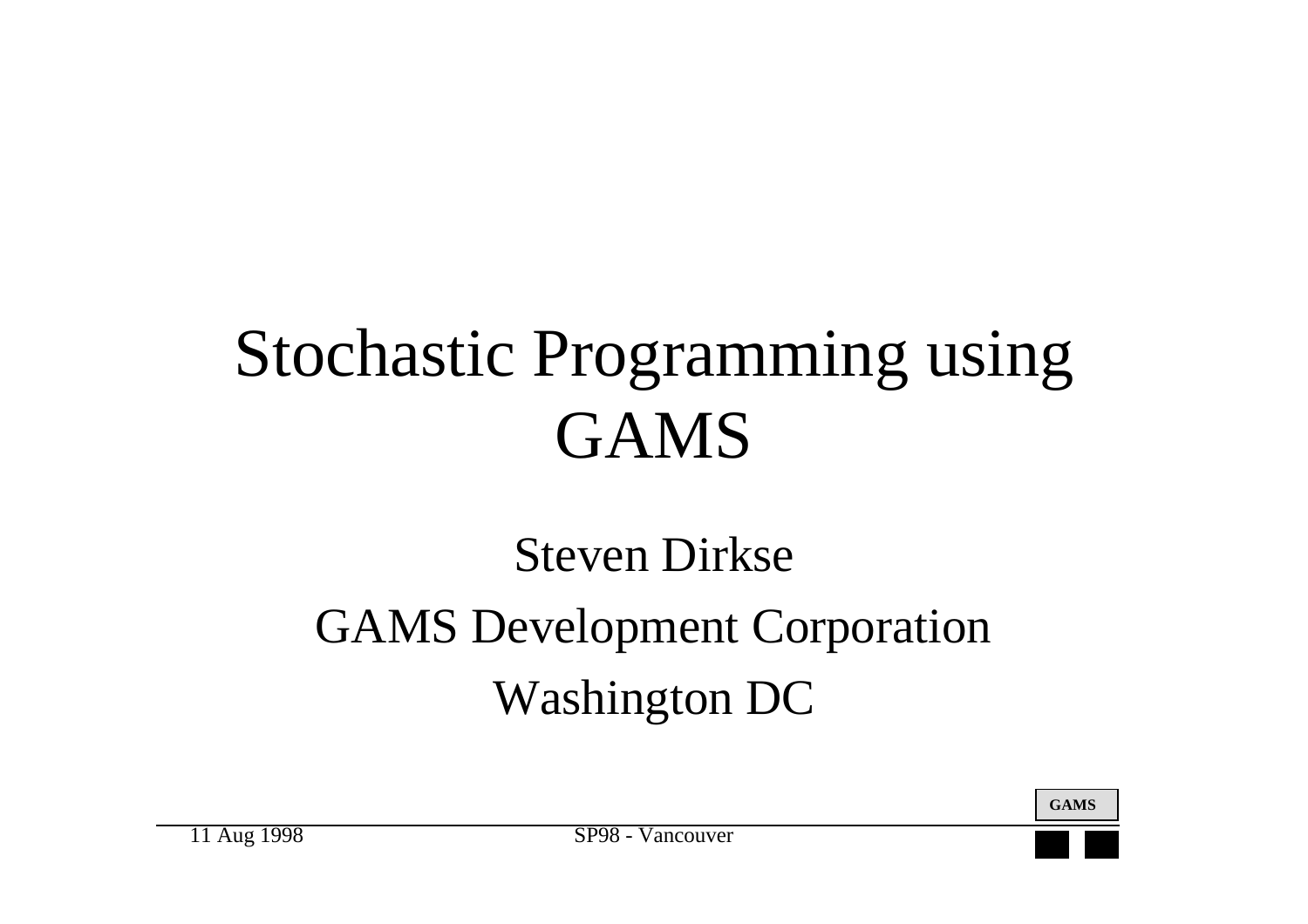## About GAMS

- What is GAMS?
- Why are we doing SP?
	- –Existing client applications
	- –Potential new applications
- What do we hope to achieve?
	- –Efficiency in modeling
	- –Efficiency in "problem solution"

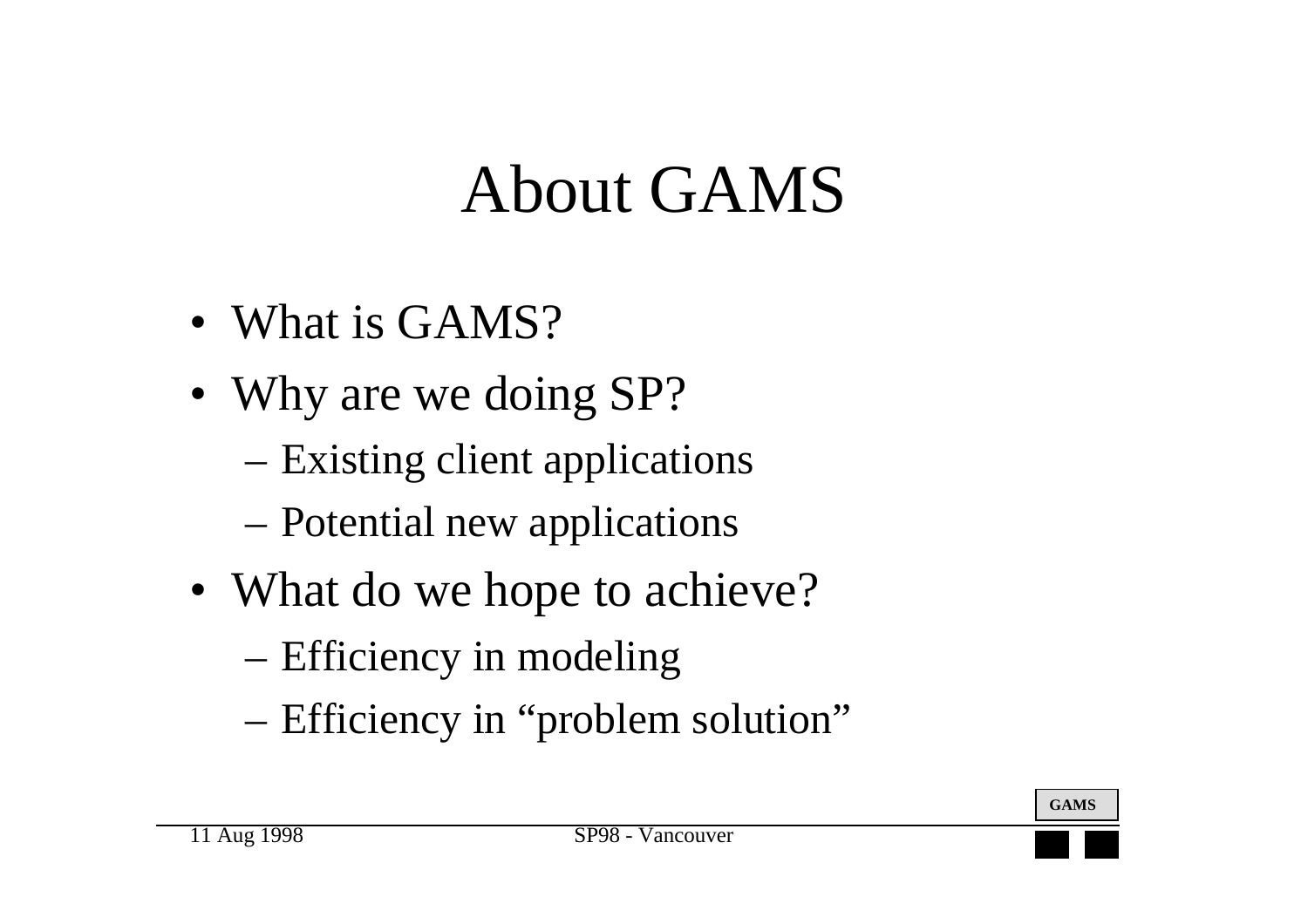## Current Collaborations

- DECIS
	- –DEComposition (Benders, multistage)
	- –Importance Sampling
- IBM Stochastic Solutions
	- –General purpose SP tool
	- Contains nested Benders solver
- Structure Exploiting Tool

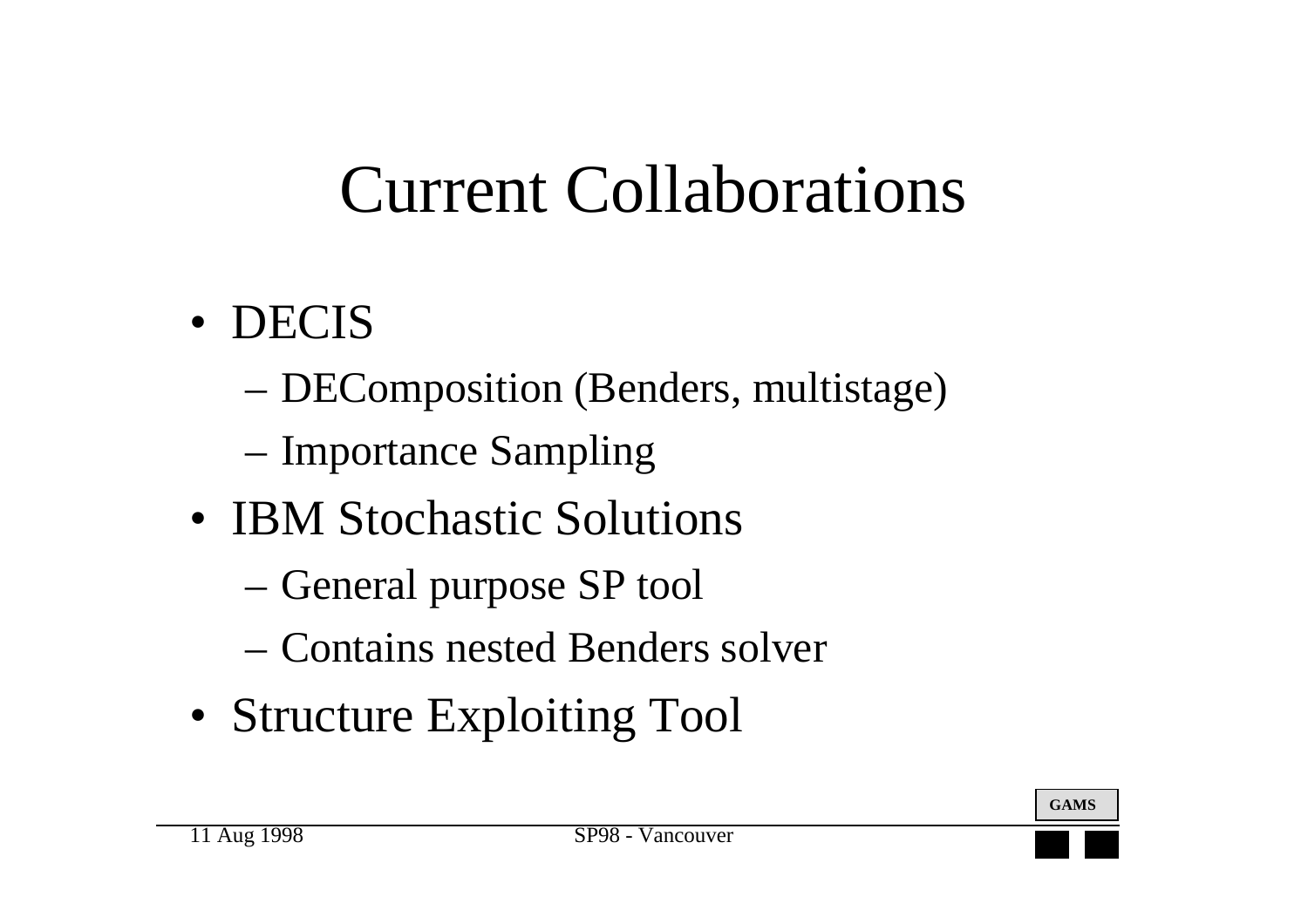## DECIS: Problem Formulation

- Initial time-staged LP model
	- SMPS: core & time files
	- GAMS: Standard LP
- Augmentation to describe stochastic nature
	- SMPS: stoch file
	- –GAMS: auxiliary file
	- –Complete Cartesian product

**GAMS**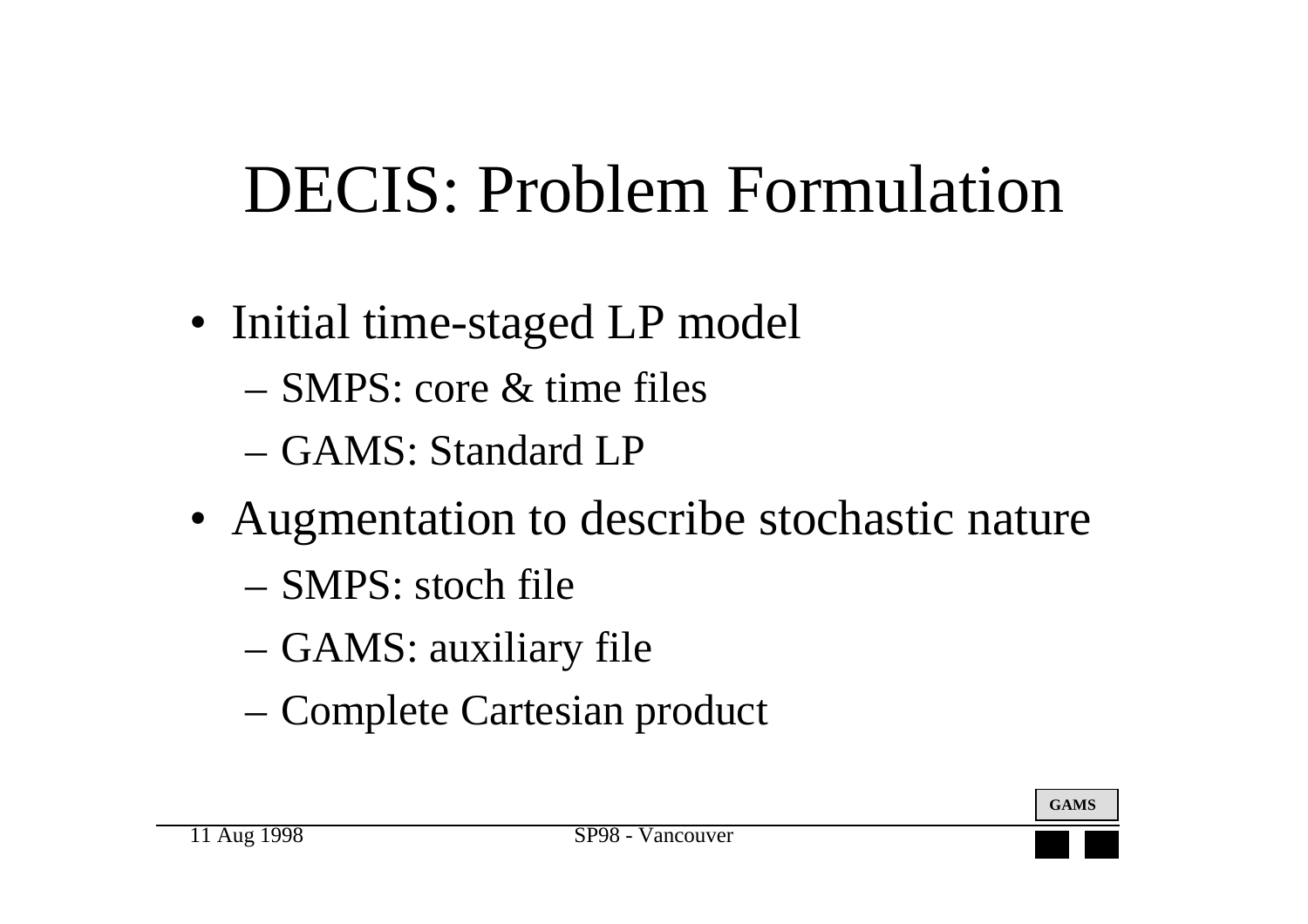## DECIS: Problem Solution

- Eval, universe, expected value
- Monte Carlo pre-sampling, regularization
- Monte Carlo Sampling
	- –Estimates recourse costs, cuts, bounds
	- Student-*<sup>t</sup>* test determines convergence
	- Importance Sampling, control variates modes

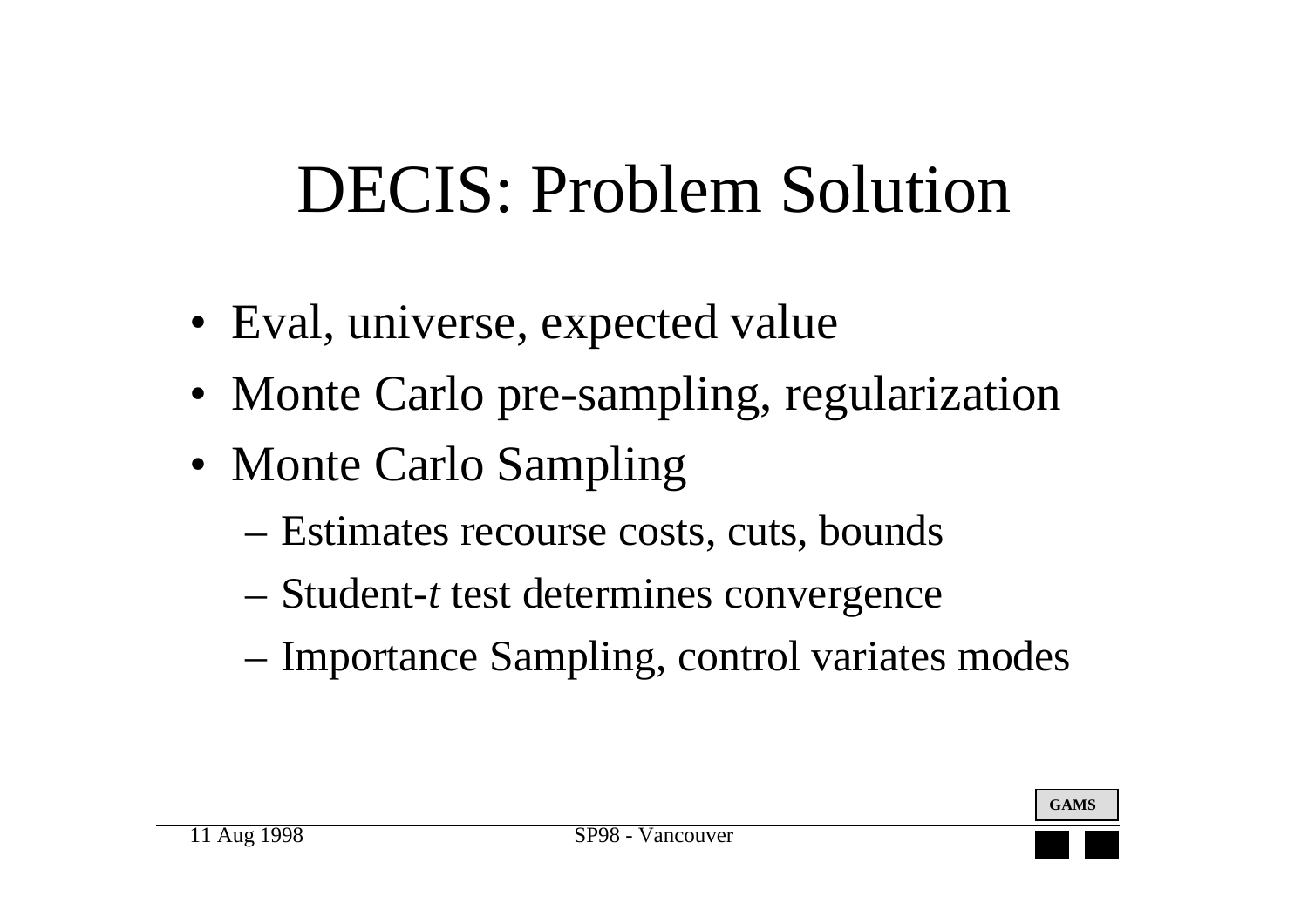## SPOSL: Problem Formulation

- Initial time-staged *core* model
- Event tree to represent stochastic structure
	- –nodes: system state at each stage
	- –directed arcs: movement to subsequent stage
	- –each *scenario* a path (leaf --> root)
	- –scenarios specified as branches off existing tree
- Models specified as node sets

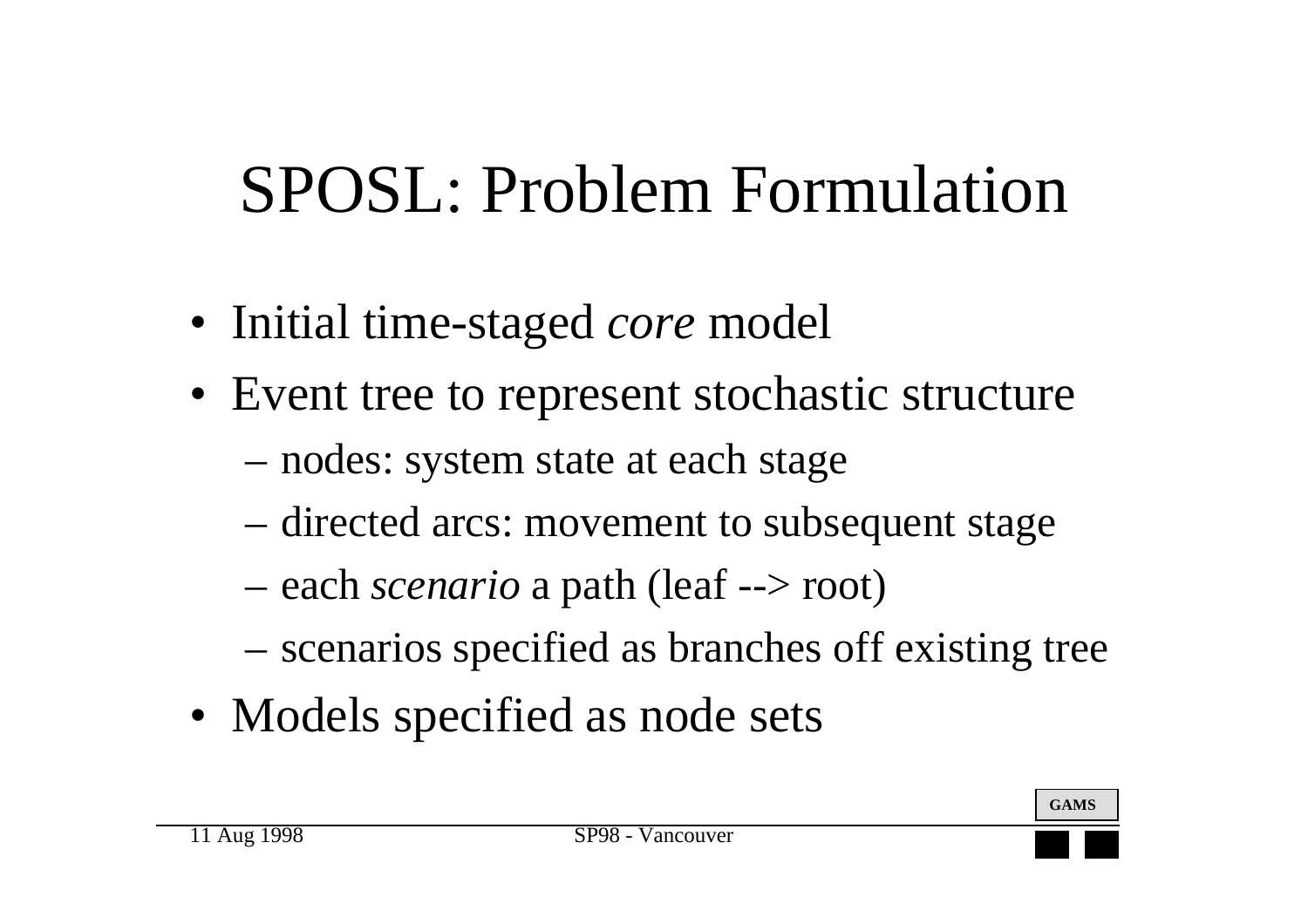## GAMS/SPOSL Formulation

- Initial <u>time-staged</u> formulation
- Augmentation to allow uncertainty
	- –time  $T \rightarrow$  time-node pair  $(T,N)$
	- –ancestor relationship required
- Generating the uncertainty structure
	- –done via dynamic sets
	- –multiple trees for one model

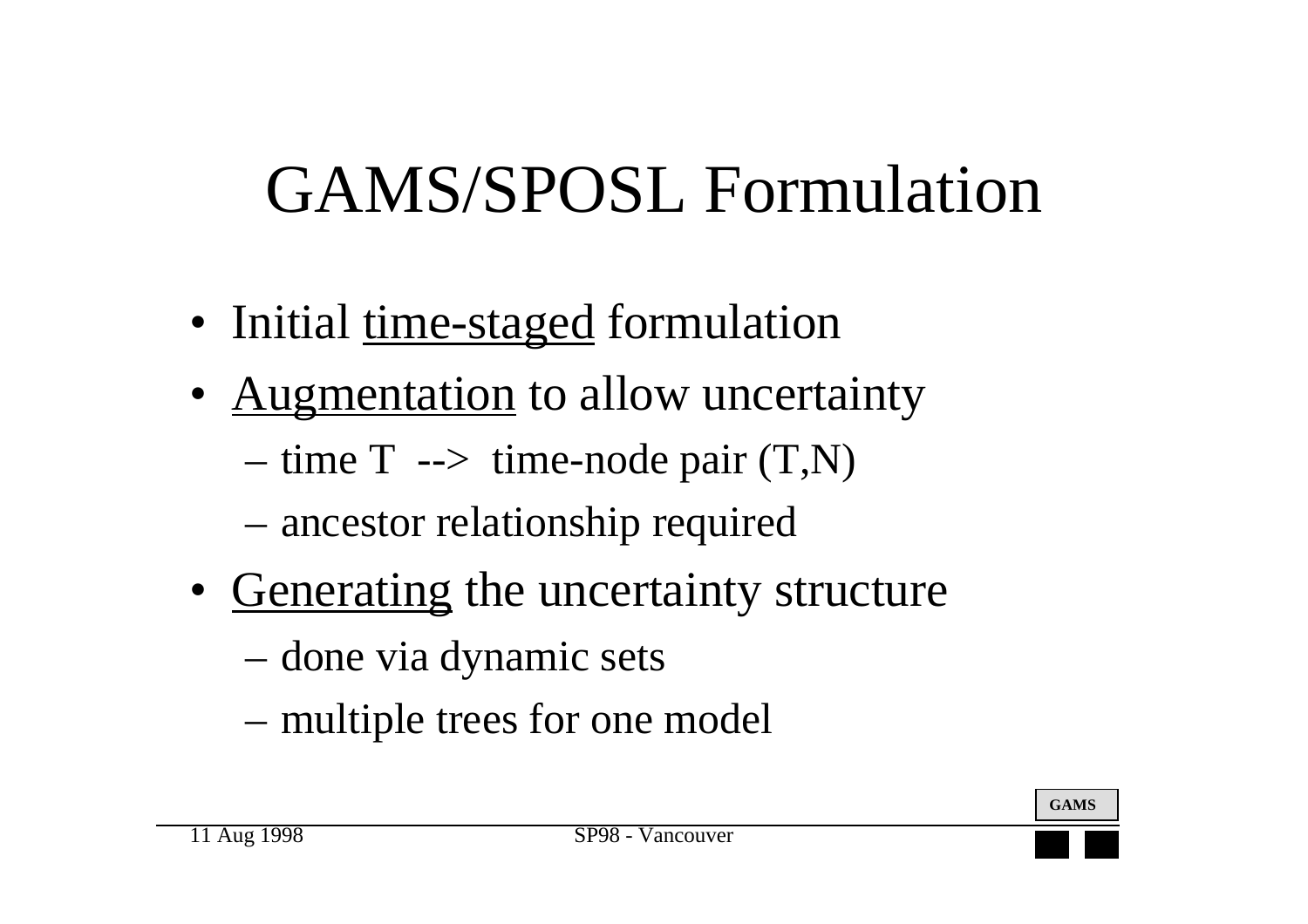## SPOSL: Problem Solution

- Extract node-arc structure from DE
	- Full DE model formulated in GAMS
	- –Sparse scenario "deltas" passed to SPOSL
- All nodes included in the solution
- Solution via nested Benders code
- Parallel implementation on SP2



**GAMS**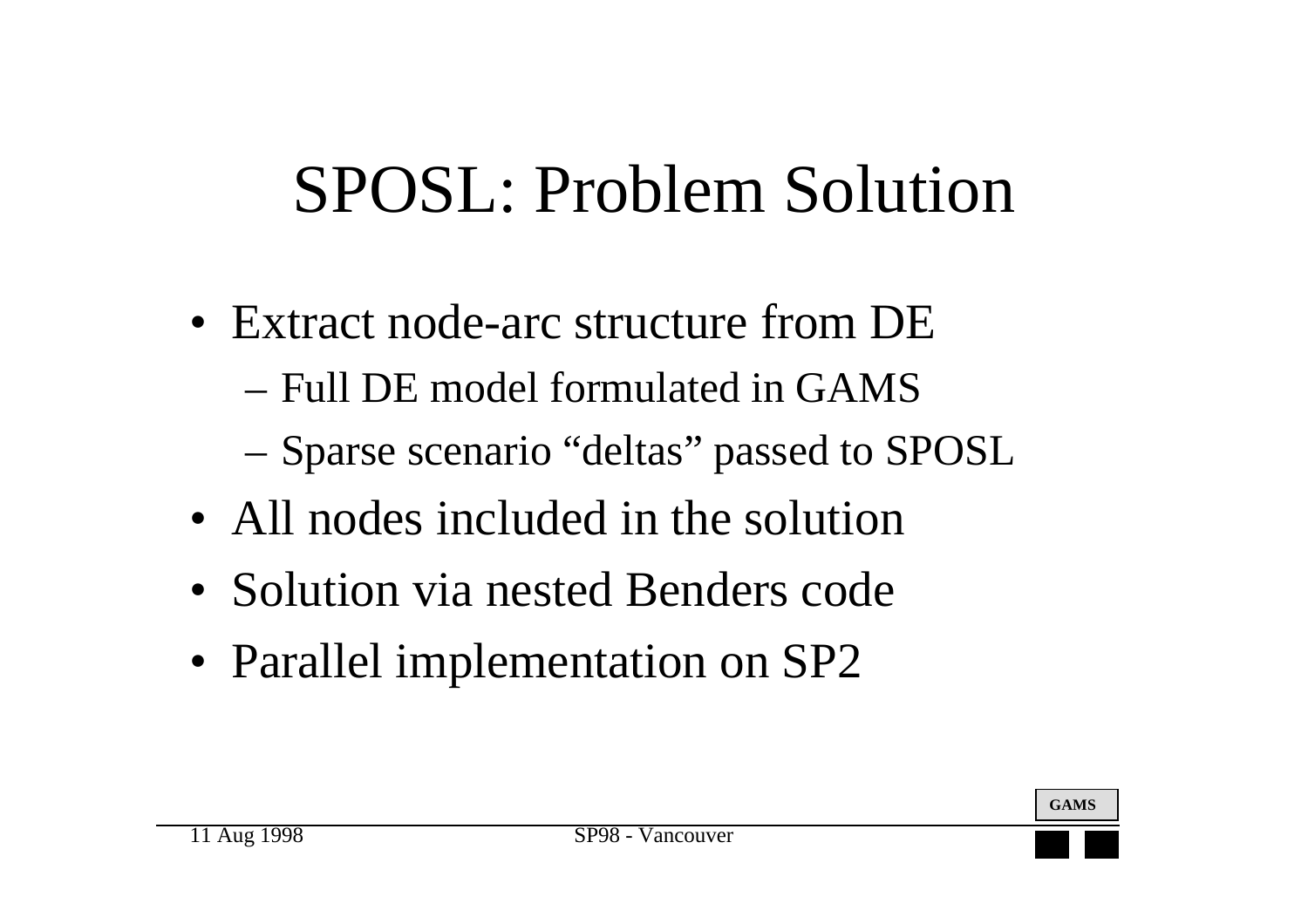# Structure Exploiting Tool

- Model structure extracted with SET
- Interior-point decomposition solver
- Implementation on a cluster of Linux PCs
- Computational results:
	- –1,111,112 rows, 2,555,556 vars
	- < 3 hours

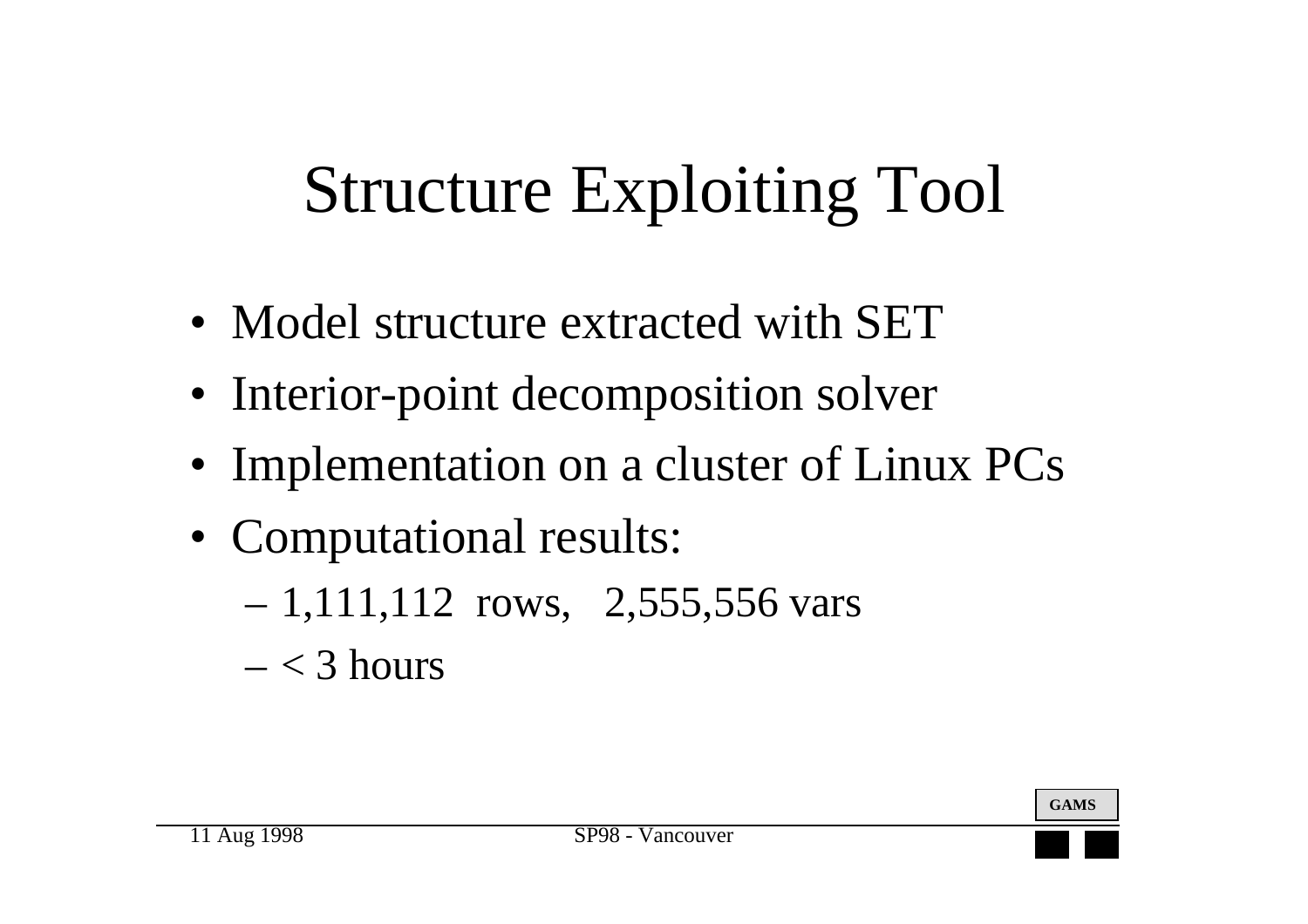## The ALM Project

- Ongoing World Bank project
- Strategic Asset Liability Management
	- –Addresses fundamental problem
	- –Uncertainty in interest & exchange rates, prices
- Lead to development of RAMS
	- –Risk Analysis & Management System

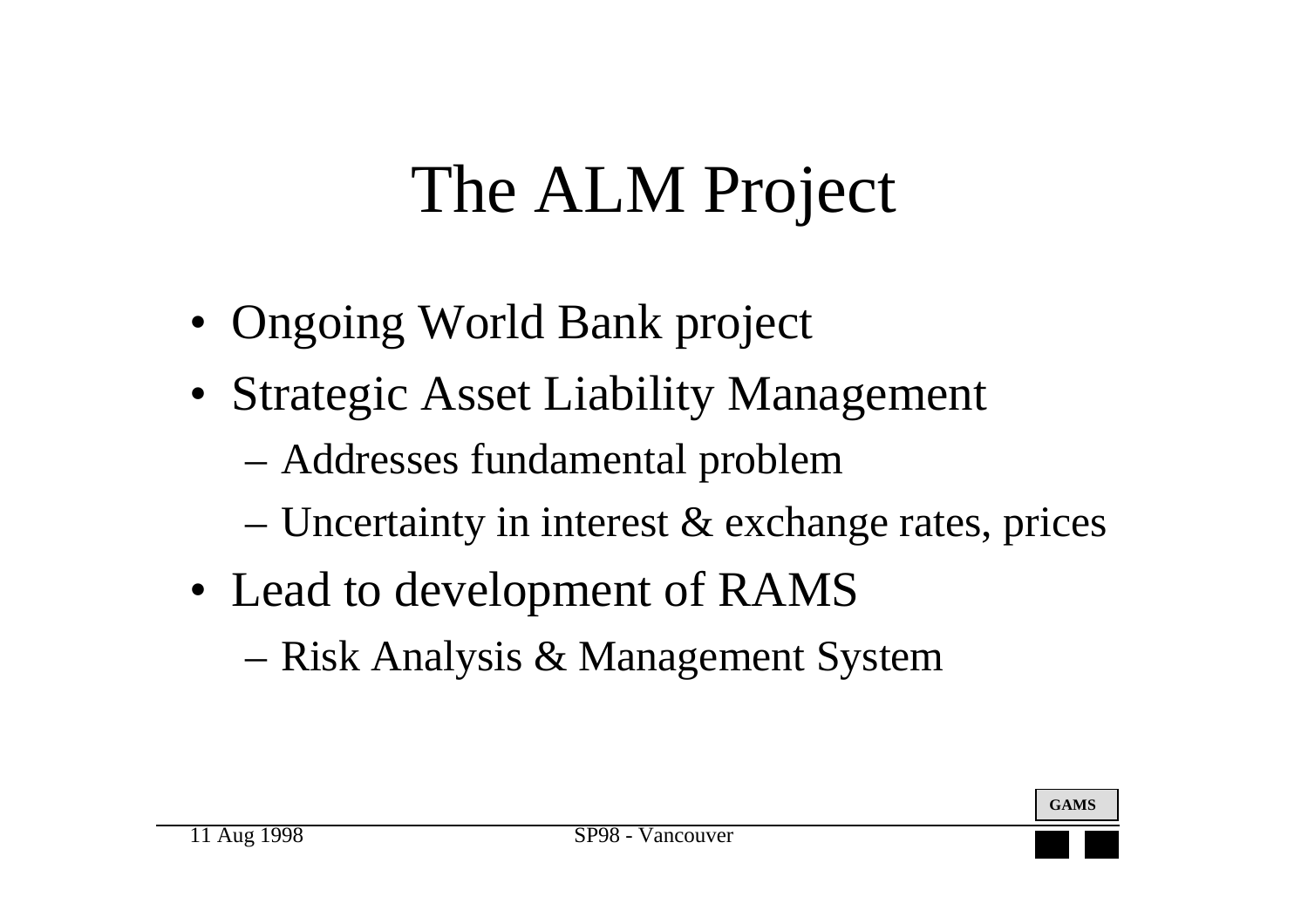## Problem Formulation

- Initial <u>time-staged</u> formulation
- Augmentation to allow uncertainty
	- –time  $T \rightarrow$  time-node pair  $(T,N)$
	- –ancestor relationship required
- Generating the uncertainty structure
	- –accuracy / computability tradeoff
	- –requires the use of NLP (least-squares)

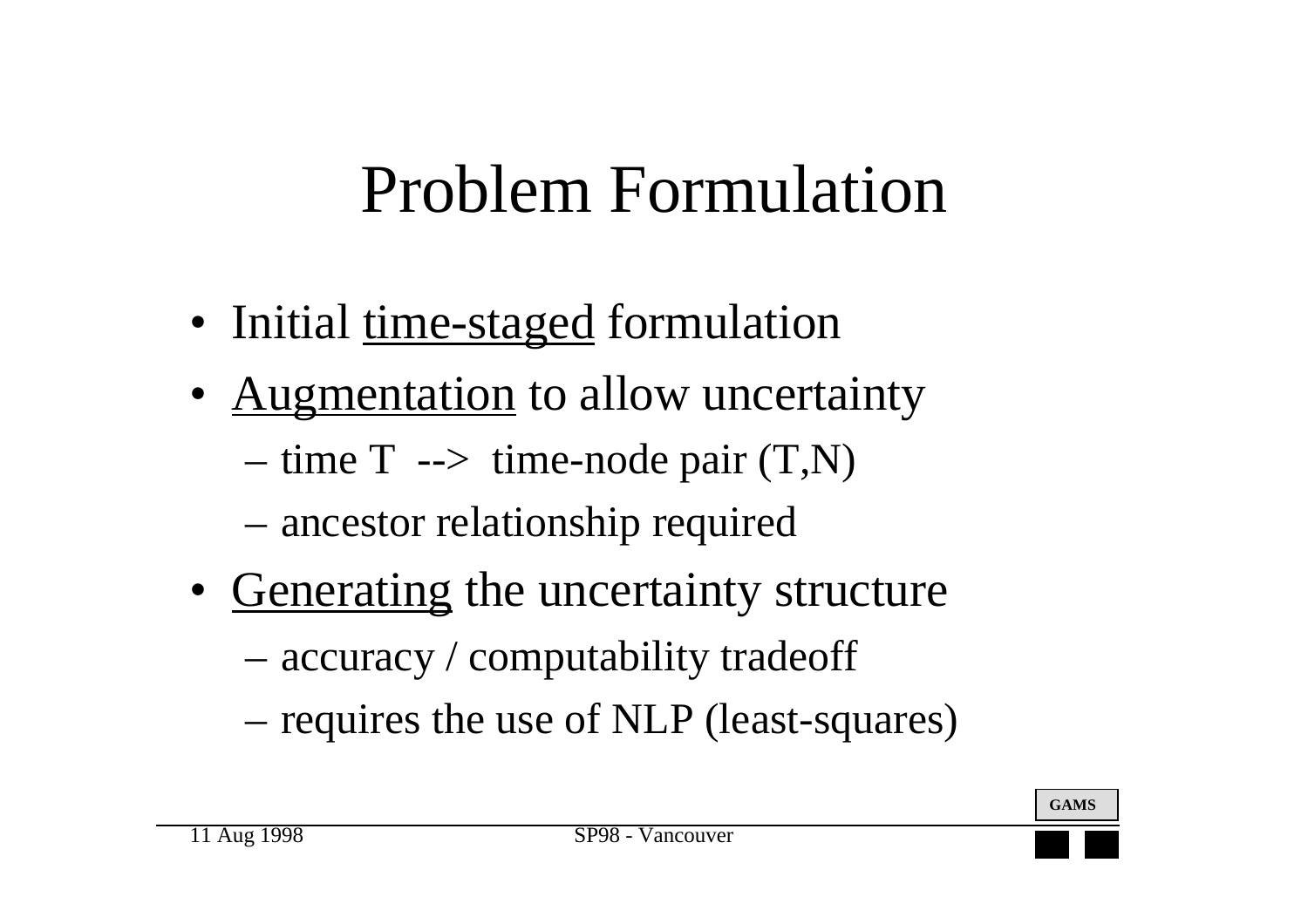### Risk Minimization

- Many definitions of risk considered
- PDF of portfolio estimated
	- Measures value likelihood at some fixed time
	- Done via NLP
- Is the PDF acceptable?
	- Use a different risk function
	- Add more scenario

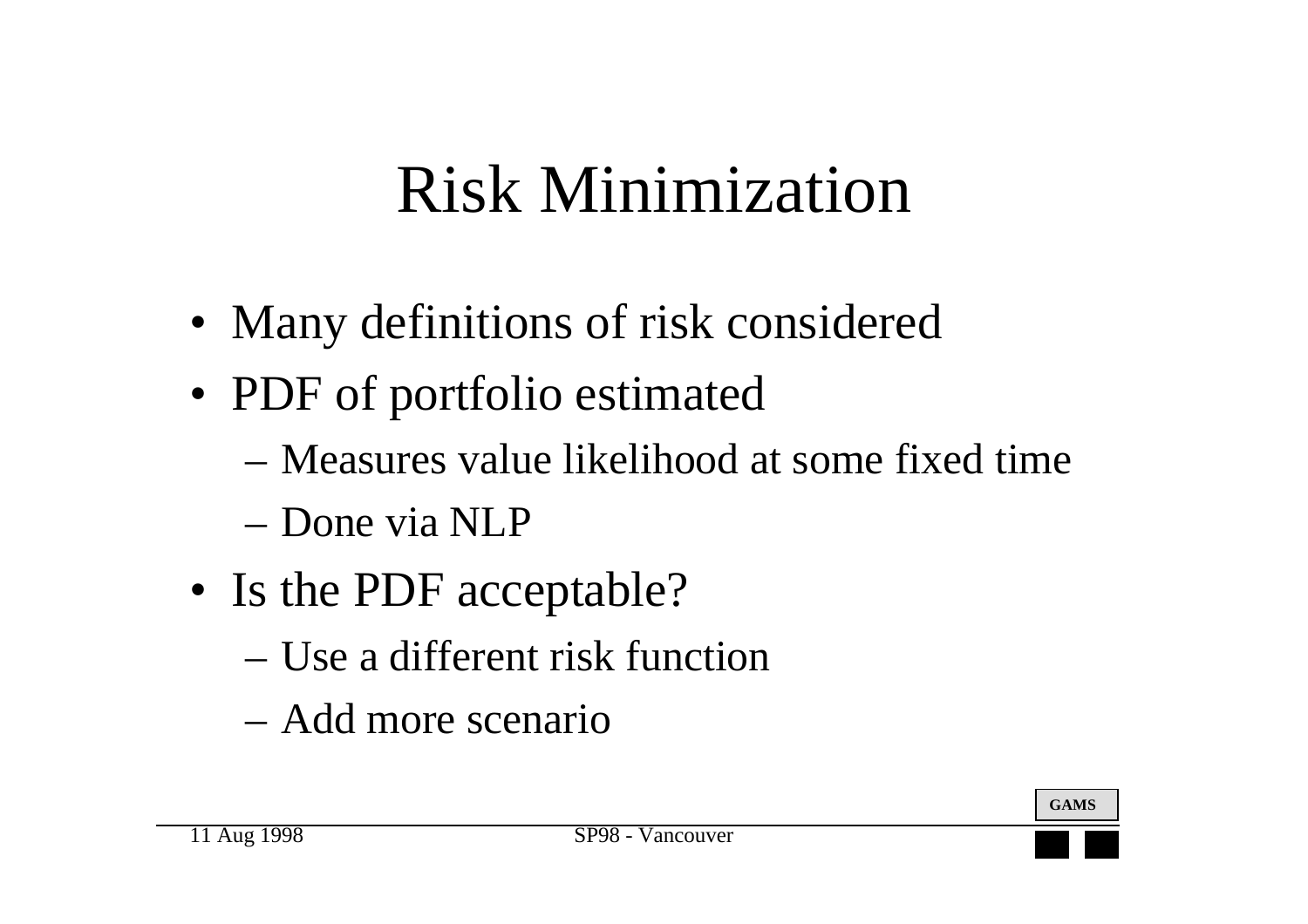## Problem Solution & Reporting

- Solver depends on formulation used
	- linear --> SP/OSL
	- –quadratic --> SP/OSL
	- –nonlinear --> CONOPT, MINOS
- Reporting
	- –estimation of density function
	- –output via MATLAB linkage

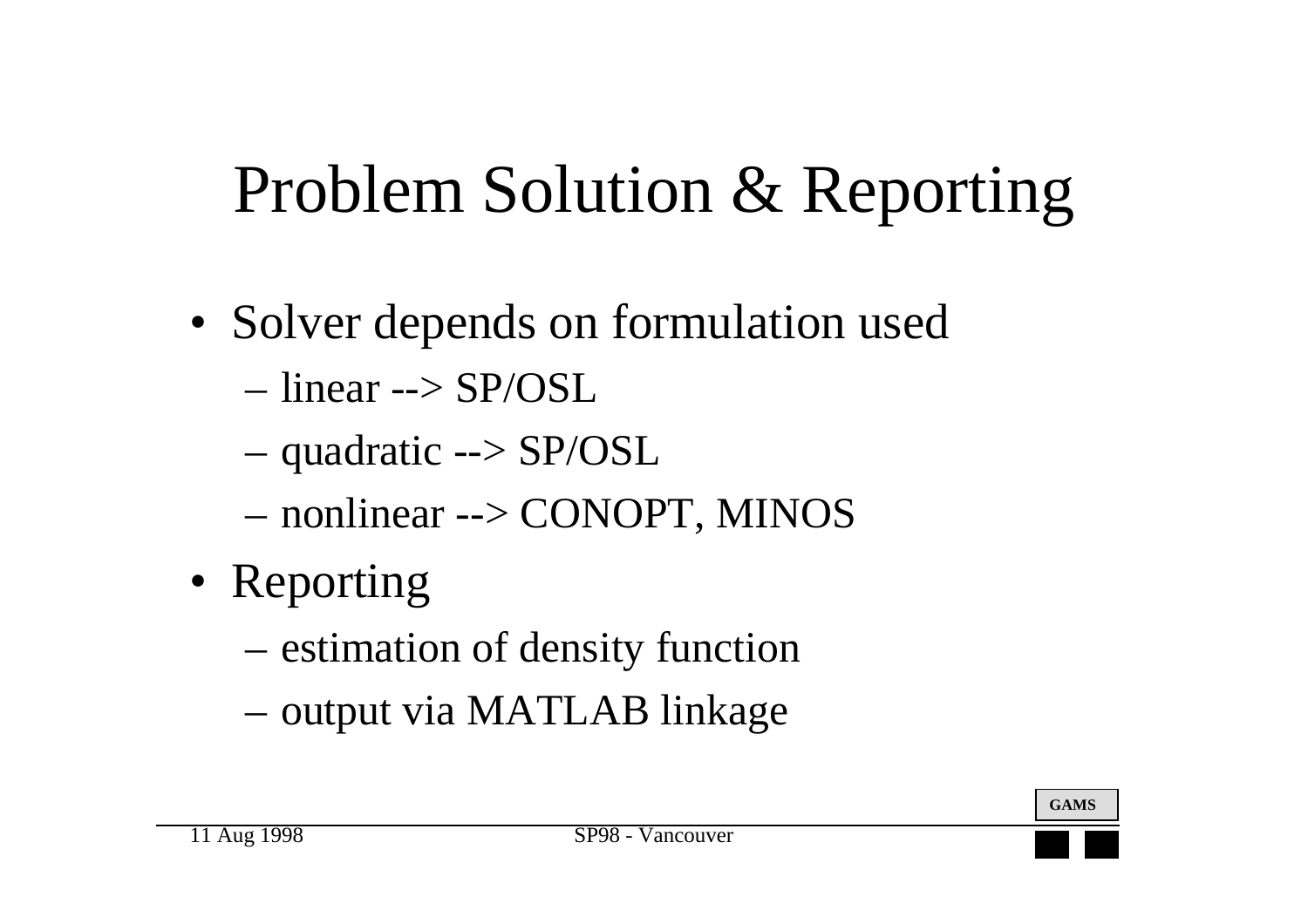## Conclusions

- Opportunities to employ SP abound
	- –Potential user base is quite large
	- –Computational power is there
	- –Application to other model types
- Formulation is still a hurdle
	- Better educated modelers
	- –Better integration of existing tools
	- –New developments?



**GAMS**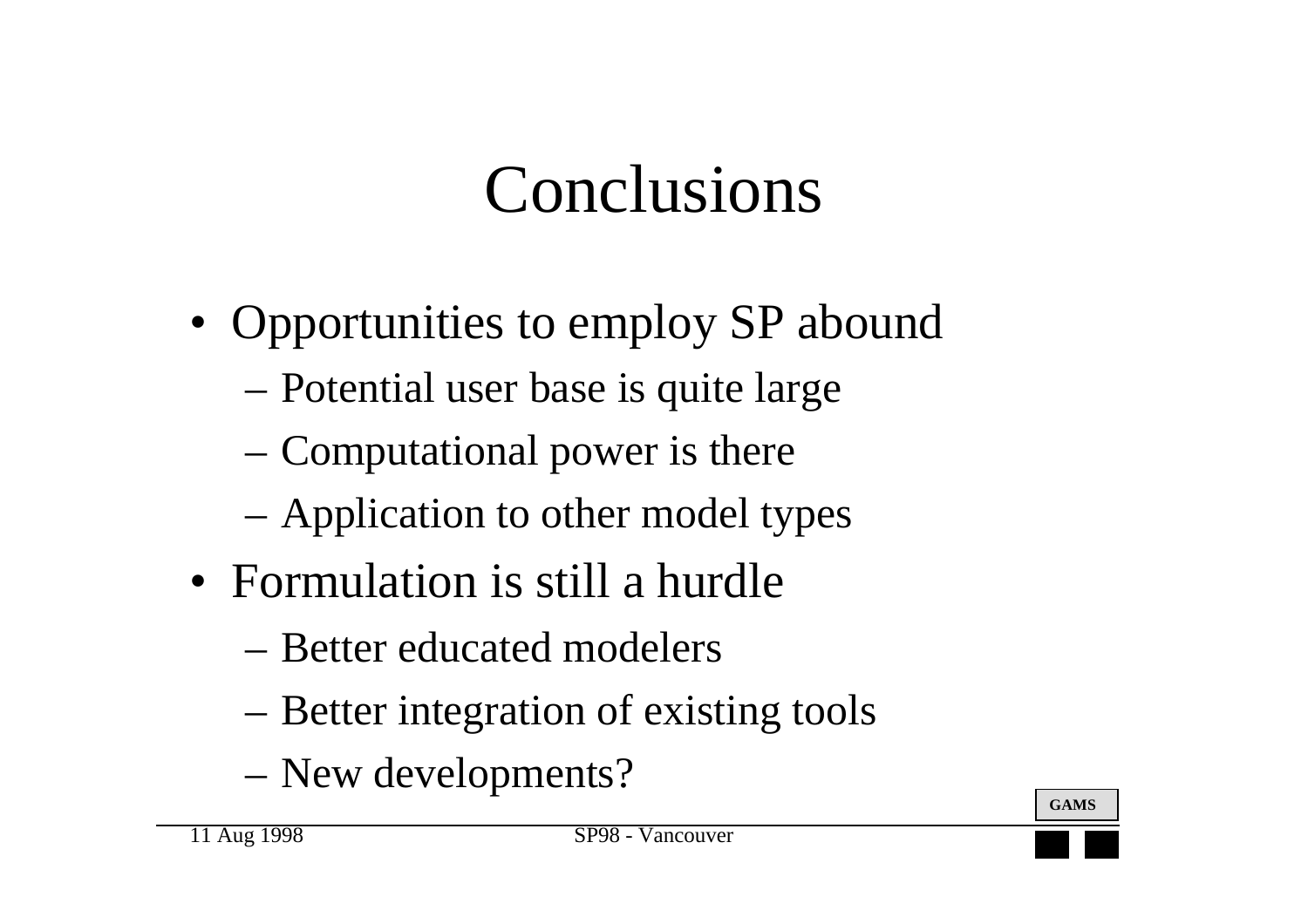#### Time-Staged Model

```
sets
  C 'commodities' / rice, corn /,
  T 'time' / spring, fall, winter /;
parameters
   price(C,T),
   demand;
positive variables
   stock(C,T),
 x(C,T) 'purchase quantity';
variable
  z 'overall cost';
equations
   stockdef(C,T),
   demdef,
   zdef;
zdef.. z = e= sum \{(C,T), price(C,T)^*x(C,T)\};stockdef(C,T)..
          stock(C,T) = e = stock(C,T-1) + x(C,T);
demdef..
          sum \{C, stock(C, 'winter')\} =g= demand;
model timeonly / zdef, stockdef, demdef /;
solve timeonly using lp minimizing z;
```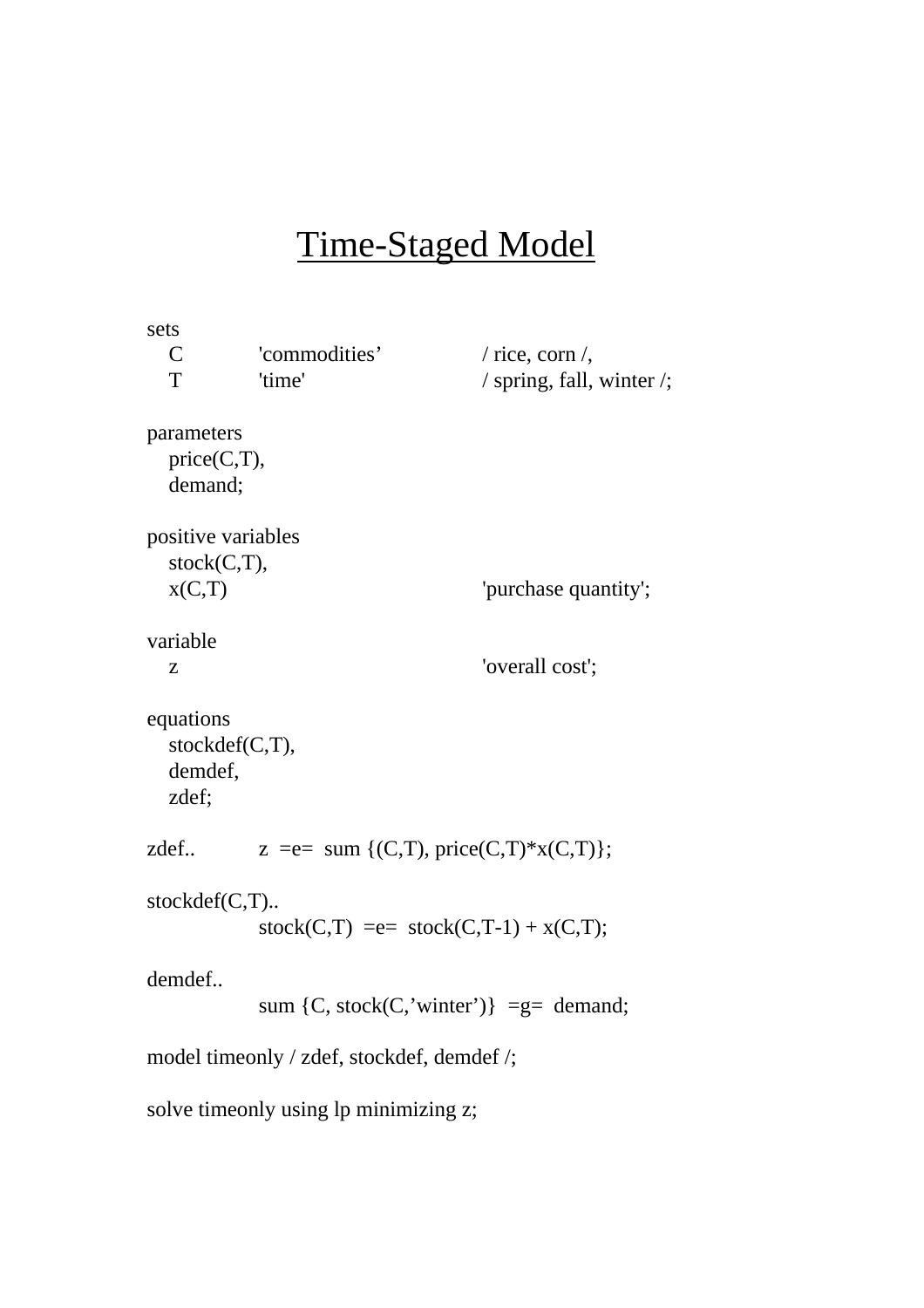#### Augmented Model

sets N 'nodes'  $/ 0, 1 * 8 /$  $TN(T,N)$  / spring.0, fall.1, winter.2 /,  $\text{ANC}(N,N)$  / 1.0,  $2.1 /$ ; alias(N,NN); parameter price(C,T,N), demand(N) prob(N); positive variables stock(C,T,N),  $x(C,T,N)$  'purchase quantity'; equations stockdef(C,T,N), demdef(T,N); zdef..  $z = e= sum \{(C, TN(T,N)), price(C,T,N)*prob(N)*x(C,T,N) \};$ stockdef(C,TN(T,N)).. stock(C,T,N) = e = sum {ANC(N,NN), stock(C,T-1,NN)} +  $x(C,T,N)$ }; demdef(TN(T,N))\$[TLAST(T)].. sum  $\{C, stock(C,T,N)\} = g= demand(N);$ model stoch / zdef, stockdef, demdef /; solve stoch using lp minimizing z;